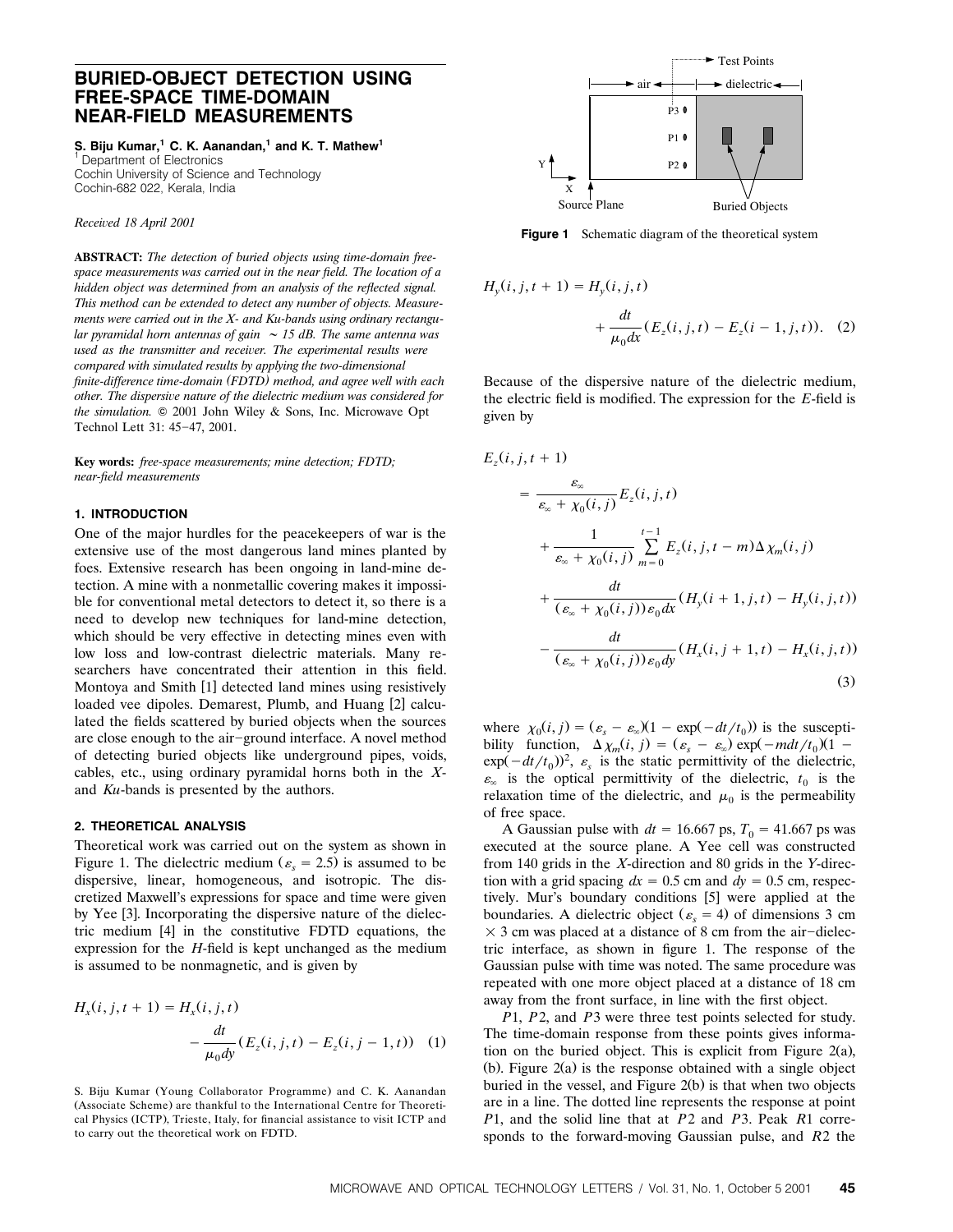

Figure 2 Theoretical time-domain responses. (a) With one buried object. (b) With two buried objects in line. ------ response at test point  $P1$ . — response at points *P*2 and *P*3

reflection from the air-dielectric interface. *R3* represents the reflection from the first buried object, and *R*5 that from the second object. *R*4 and *R*6 are the signals obtained due to the smaller dimensions of the objects. This can be avoided if the sample dimension is greater than the width of the Gaussian pulse. In Figure 2(b), the response after peak R6 is the repetition of the reflections.

## **3. EXPERIMENTAL SETUP AND RESULTS**

Experiments were performed in the *X*- and *Ku*-bands. A cubical vessel of dimensions 40 cm  $\times$  40 cm  $\times$  35 cm was filled with dry sand ( $\varepsilon$ <sub>s</sub> = 2.5). The pyramidal horn antenna which was connected to one port of the *S*-parameter test set transmitted 10 mW power, and the same antenna received the reflected power from the vessel. The *X*-band horn antenna has a half-power beamwidth (HPBW) of 18° (*E*-plane) and 15.5°  $(H$ -plane) and aperture dimensions 9.8 cm  $\times$ 7.5 cm. The respective values for the *Ku*-band horn antenna are 20°, 17°, and 5.7 cm  $\times$  4.4 cm. Both of the antennas have a gain of  $\sim 15$  dB. A dielectric block ( $\varepsilon = 4$ ) of dimensions 7 cm  $\times$  3 cm  $\times$  3 cm was buried at a distance of 8 cm from the front surface of the vessel. Then the pyramidal horn antenna was set at each position *P*1, *P*2, and *P*3 (near-field points), as shown in Figure 3. The time-domain response was plotted with an HP 8510 C vector network analyzer. The same procedure was repeated, with one more object buried at a distance of 10 cm behind the first object. The results obtained are shown in Figure 4.

Figure 4(a), (b) represents the response obtained for single object in the *X*- and *Ku*-bands, respectively, and Figure 4(c) gives the response of two objects in the *Ku*-band. In the figures, *R*1 is the reflection from the front surface of the vessel. *R*2 corresponds to the reflection from the first object, and *R*3 that from the second object. The dotted line represents the time-domain response of the Gaussian pulse corresponding to point *P*1, and the solid lines corresponding to *P*2 and *P*3. The minor peaks appearing in front of *R*1 may be due to the discontinuities in the cables and connectors. A comparison of the theoretical and experimental results is shown in Table 1.

# **4. CONCLUSION**

A simple and accurate method of detecting buried objects in the time domain has been presented. The results are compared with FDTD simulation results. An ordinary pyramidal horn with moderate aperture and nominal gain is used for the measurement. This technique finds wide applications in the detection of buried objects like land mines, pipes, voids, etc. The work can be extended to determine the dielectric parameters of hidden objects.

## **ACKNOWLEDGMENT**

The authors express their appreciation for the constructive suggestions and discussions rendered by Dr. P. Mohanan, Department of Electronics, Cochin University of Science and Technology, during the course of this work.